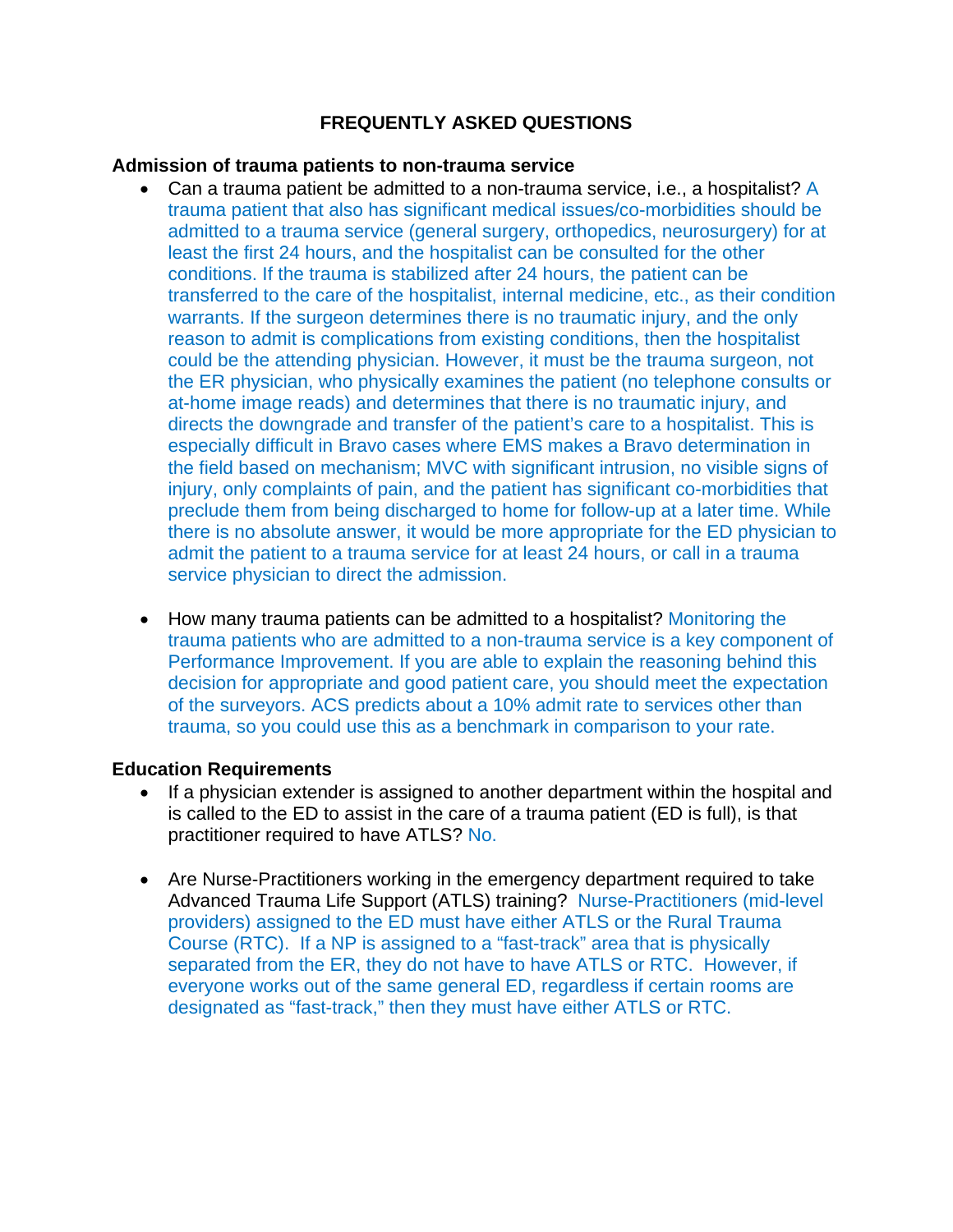## **EMTALA**

- Are the destination quidelines accepted under EMTALA? The State Trauma Plan, which includes the system regulations, the regional trauma plans, and the EMS destination guidelines, is recognized as a community plan by CMS.
- Would it be a violation of EMTALA for the ED physician to assist the EMS provider in establishing an airway (intubation) without admitting the patient to the ED? Yes.
- For example, EMS provider diverts to closest facility due to unsecured airway, ED physician goes outside and intubates the patient in the ambulance and directs EMS to continue transport to a higher level of care? If EMS brings the patient to a hospital en route for stabilizing care, whether or not removed from the ambulance stretcher, that patient has "come to the emergency department" under the definition of the EMTALA law. As such, that hospital has an obligation under EMTALA to medically screen and stabilize the patient within the capability and capacity of the facility. The patient could then be appropriately transferred under the EMTALA law if the physician made the judgment that immediate transfer was in the best interests of the patient and certified that the benefits of immediate transfer outweighed the risks of further delay in higher level care and that the mode of transport and personnel were appropriate.
- EMTALA Interpretive Guidelines can be found at: http://www.cms.gov/RegulationsandGuidance/Legislation/EMTALA/index.html
- If a general surgeon, orthopedic surgeon (or other physician specialty) is on call and the ED physician requests that he/she responds, are they required to do so? Yes.
- Is it acceptable, or required, to delay the transport of the patient to complete any hospital documentation? If it were not in the interests of the patient to delay transfer pending completion of paperwork, the assisting hospital could fax or otherwise securely transmit (electronically, etc) the records of care to the final receiving hospital trauma center. It is perfectly acceptable to "stabilize and ship" if the medical determination is that the benefits outweigh the risks. The focus in any decision is the best interest of the patient. The patient should be logged in as a hospital ER visit and medical treatment documented. Evidence that the benefits outweighed the risks of immediate transfer should be documented.
- Is EMS required to leave a run-sheet with the assisting hospital? Although not required by EMTALA, the safest course would be to complete a run sheet for each leg of the trip.

### **Field Triage**

 $\bullet$  Is EMS required to be compliant with the quidelines? Yes.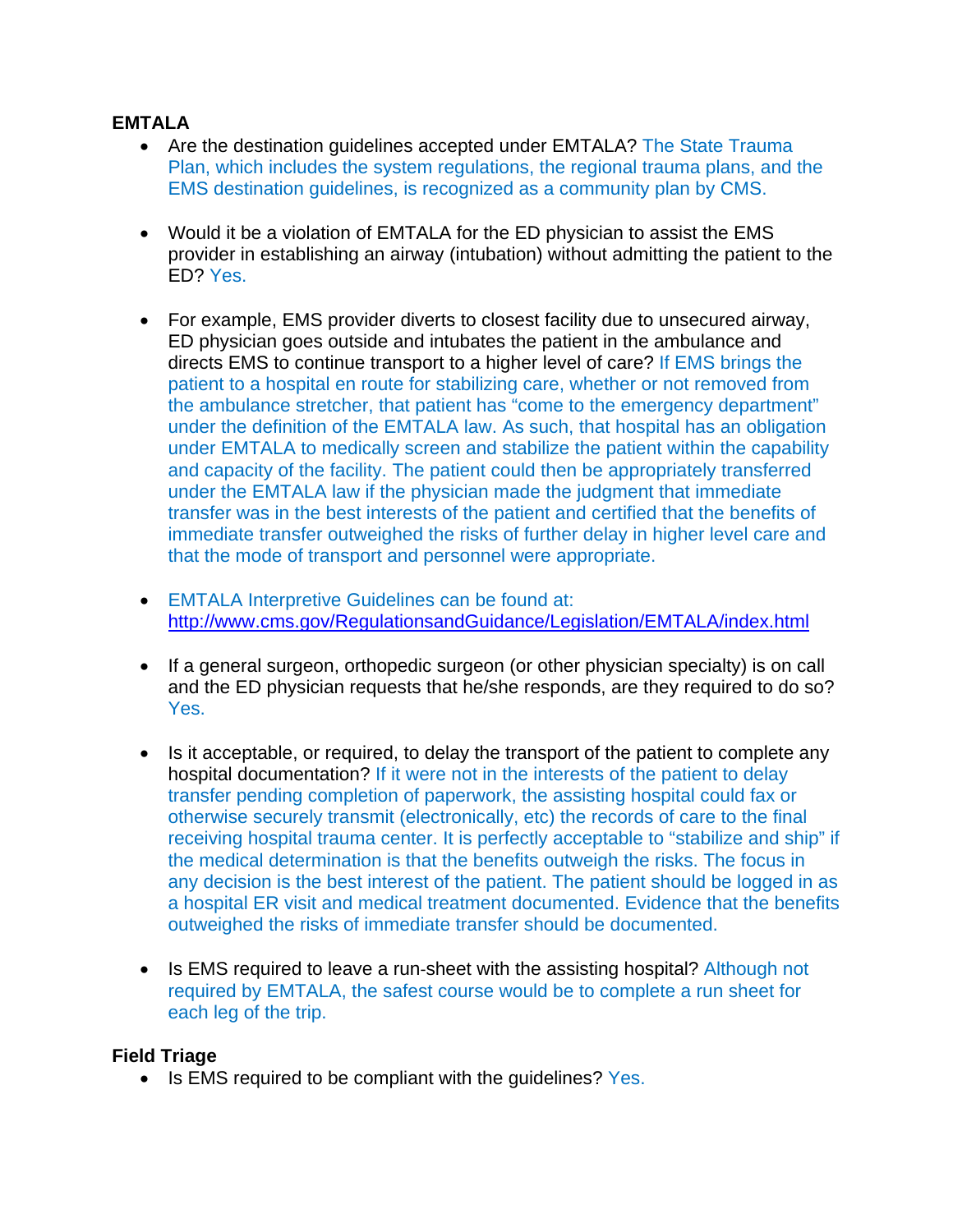- Who determines compliance? State, Region, both? Compliance starts with the EMS provider. Additionally, a hospital that receives a patient that should have gone to a higher level of care, i.e., an Alpha trauma patient being transported to a Level IV Trauma Center, has the obligation to notify both the EMS provider and the region of the incident. The Bureau of EMS has a full‐time compliance officer to investigate violations of the regulations, including destination guidelines.
- Is it acceptable for the EMS provider to transport a patient meeting Alpha or Bravo criteria to a Level IV if the facility has the resources needed to provide definitive care to the patient? (This question excludes patients meeting the following criteria: cardiac arrest, unsecured/non‐patent airway and EMS provider safety at risk.) No. The destination guidelines state that Alpha and Bravo patients should be transported to Level III or higher Trauma Centers.

### **Level IV evaluations conducted by Region Director (Rule 1.5.10)**

- Is this required? Yes.
- If required, what criteria should be evaluated? The primary purpose of this visit will be to ensure compliance with the regulations, with particular emphasis on practitioner training; protocols and procedures; and performance improvement (Rule 1.5.10).

### **Partial Capability (Rule 1.2.17)**

- Is compliance required? Yes.
- If compliance is required, who is responsible for monitoring compliance? State, Region, both? Compliance starts with the hospital PI process. From there, it goes to the region for review. If the region is satisfied that the standards of care have been met, no further review is required. If the region recommends further review, the case will go to the State Trauma PI Committee. If the committee determines that the standard of care has been met, no further review is required. If the committee determines that there has been a violation of the regulation, the case will be referred to the Division of Trauma for investigation.
- If Region is responsible for monitoring trauma center compliance, what is the Department's expectation of the Trauma Region in efforts to promote compliance? The expectation is that the region will comply with, and enforce the regulations of the system and the statutes of the state in accordance with their contract with the Department of Health. Every region has developed a compliance policy and is expected to enforce that policy. When a region finds that it cannot promote compliance from a hospital, it has the obligation to inform the Division of Trauma.
- Would the Department seek corrective action measures from a Trauma Center that is noncompliant with the rule? Yes.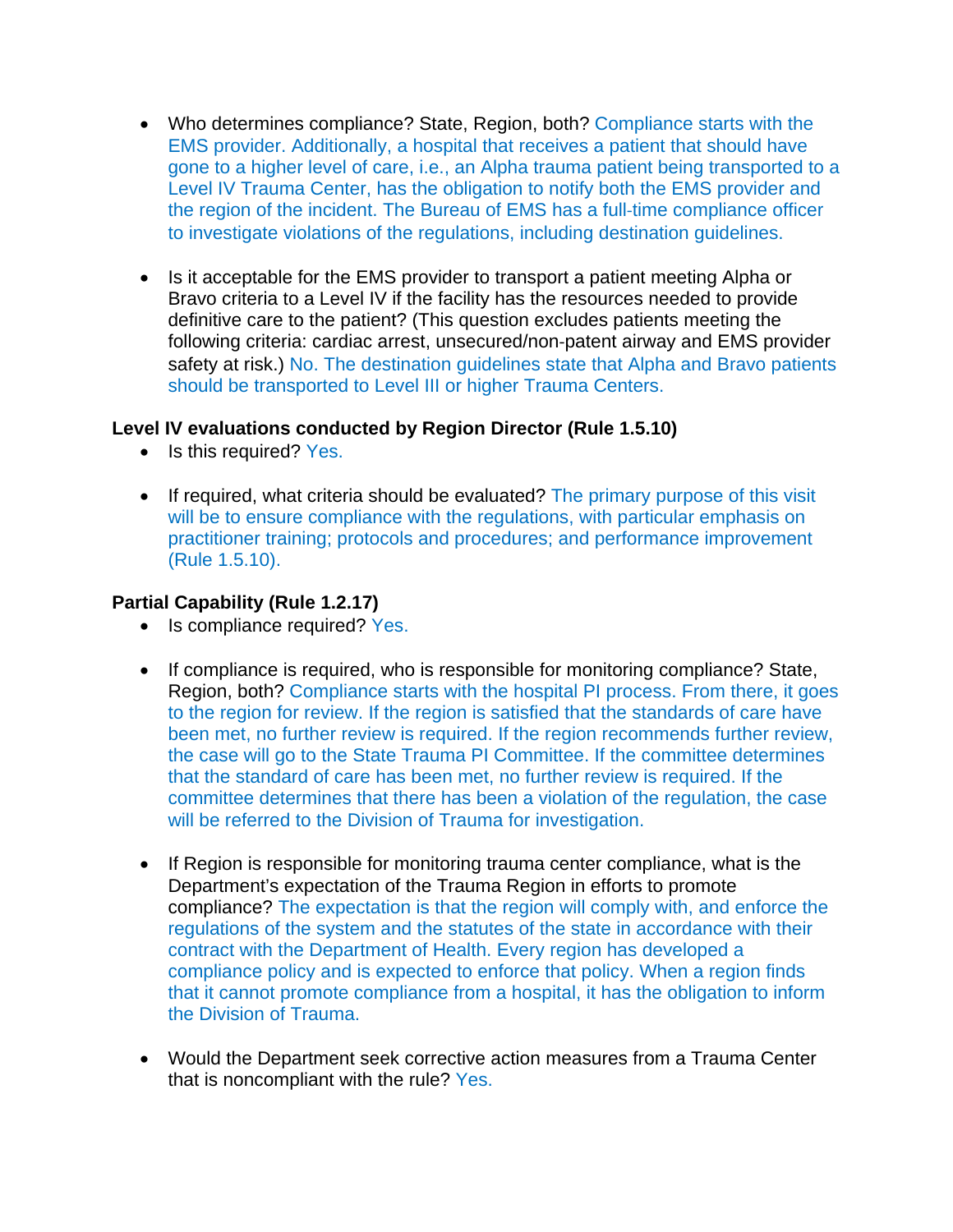- What are the specific policies, procedures, guidelines, protocols, equipment, education that would be required? In general, a Level IV Trauma Center would have to comply with the policies, procedures, guidelines, protocols, equipment, education, etc., required of a Level III Trauma Center if they kept surgical/orthopedic trauma patients. A Level III Trauma Center would be required to comply with the policies, procedures, guidelines, protocols, equipment, education, etc., of a Level II Trauma Center, if they kept neurosurgical trauma patients.
- Are Level IV Trauma Centers expected to meet the physician response times that are outlined in the Level III regulations, if those services are utilized? Yes.
- If utilized, when does the measurement of response time begin? EMS notification or patient arrival, whichever is sooner (Rule 4.2.1).

### **Pediatric Trauma Centers**

- Is it permissible to admit pediatric trauma patients to Level IV trauma centers? No.
- If so, are there any special conditions? Pediatric trauma patients with isolated orthopedic injuries may only be kept at Secondary Pediatric Trauma Centers; to qualify as a Secondary Pediatric Trauma Center, the hospital must be designated as a Level III or higher adult Trauma Center (Rule 6.2.1).
- Does partial capability rule apply? No.
- Is it permissible to admit pediatric trauma patients to a Level III Trauma Center if the patient has injuries other than isolated orthopedic injuries? Yes, surgical patients may be kept.
- If so, are there any special conditions? Yes, the hospital must be designated as a Secondary Pediatric Trauma Center and all pediatric trauma admissions will be reviewed by the PI process.
- Does partial capability rule apply? No.

#### **Physician call at multiple Trauma Centers**

 Can physicians take trauma call at multiple trauma centers? Level I and II trauma centers are required to have Trauma/General Surgeons "unencumbered" when on call; this means they cannot take call at more than one trauma center at the same time. Anesthesia must be in-house 24/7, which also precludes call at multiple facilities. The regulations state that it is desirable that Orthopedic surgeons and Neurosurgeons be dedicated to a single trauma center, or there must be a published back-up schedule. Practically, we hold orthopedics and neurosurgery to the same standard as the trauma surgeon and anesthesia: they must be dedicated to one facility per day while on call. This does not mean that